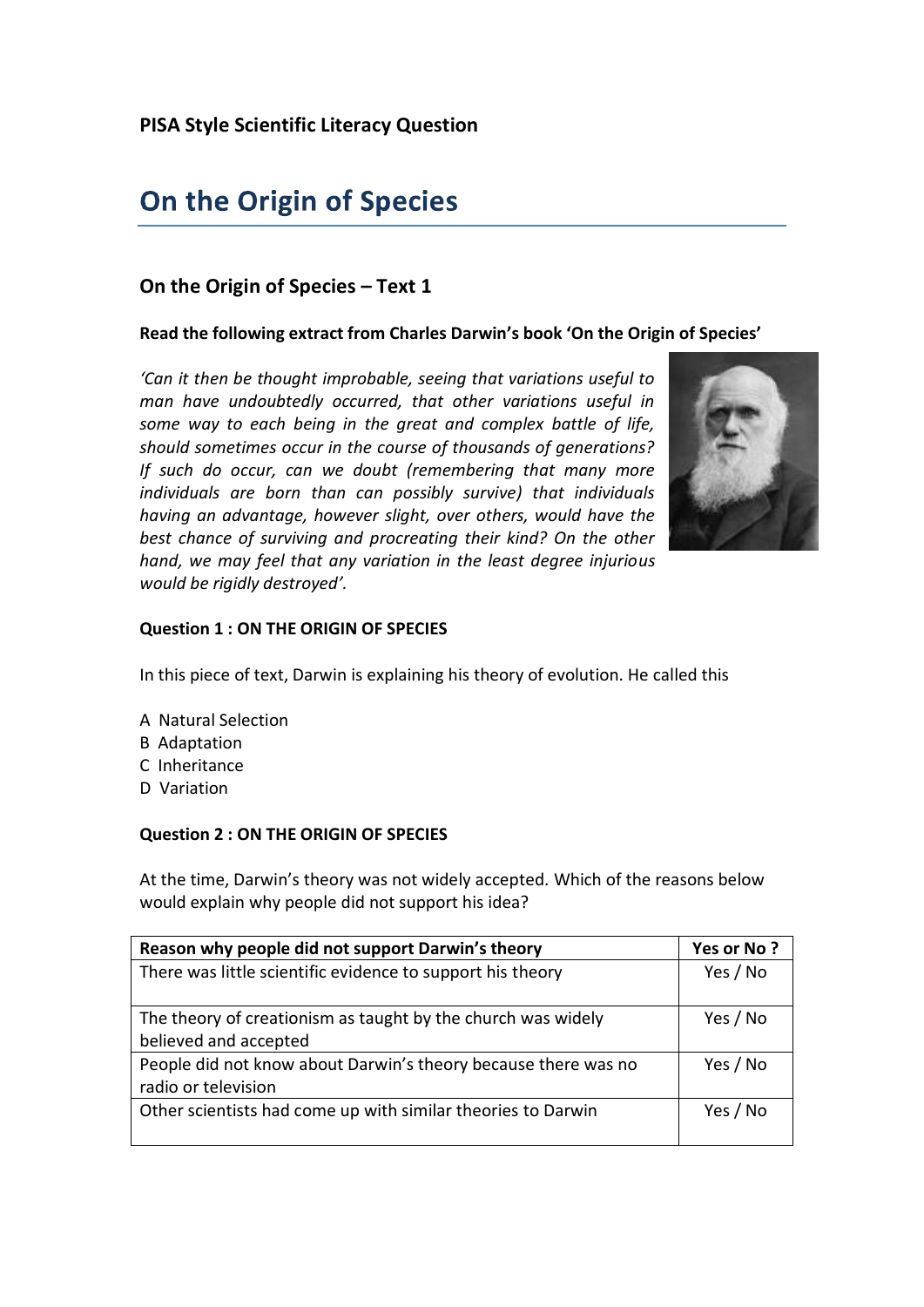# **Question 3 : ON THE ORIGIN OF SPECIES**

Mali says that the theory of natural selection as described by Darwin in the text does not apply so well for humans. Which of the following statements best supports her argument?

- A Humans all look slightly different to one another
- B Some humans are able to run very fast but others are not
- C Humans tend to look after other humans who are sick or have disabilities
- D Humans compete with one another for homes, food and other resources

# **On the Origin of Species – Text 2**

*'When we see leaf-eating insects green, and bark feeders mottled grey, the alpine ptarmigan white in winter, the red-grouse the colour of heather, and the blackgrouse that of peaty earth, we must believe that these tints are of service to these birds and insects in preserving them from danger.*

*'Hence I can see no reason to doubt that natural selection must be most effective in giving the proper colour to each kind of grouse, and in keeping that colour, once acquired, true and constant'.*

# **Question 4 : ON THE ORIGIN OF SPECIES**

What process is Charles Darwin talking about in this piece of text?

A Adaptation B Reproduction C Variation D Inheritance

#### **Question 5 : ON THE ORIGIN OF SPECIES**

In this piece of text Darwin is describing colour as being important to helping these organisms to survive. Which statement fits best with the information in the text to describe how Darwin thinks the colour helps the survival of the organisms?

A It makes them attractive to mates B It camouflages them from predators C It makes them obvious to predators D It regulates their temperature by absorbing different amounts of sunlight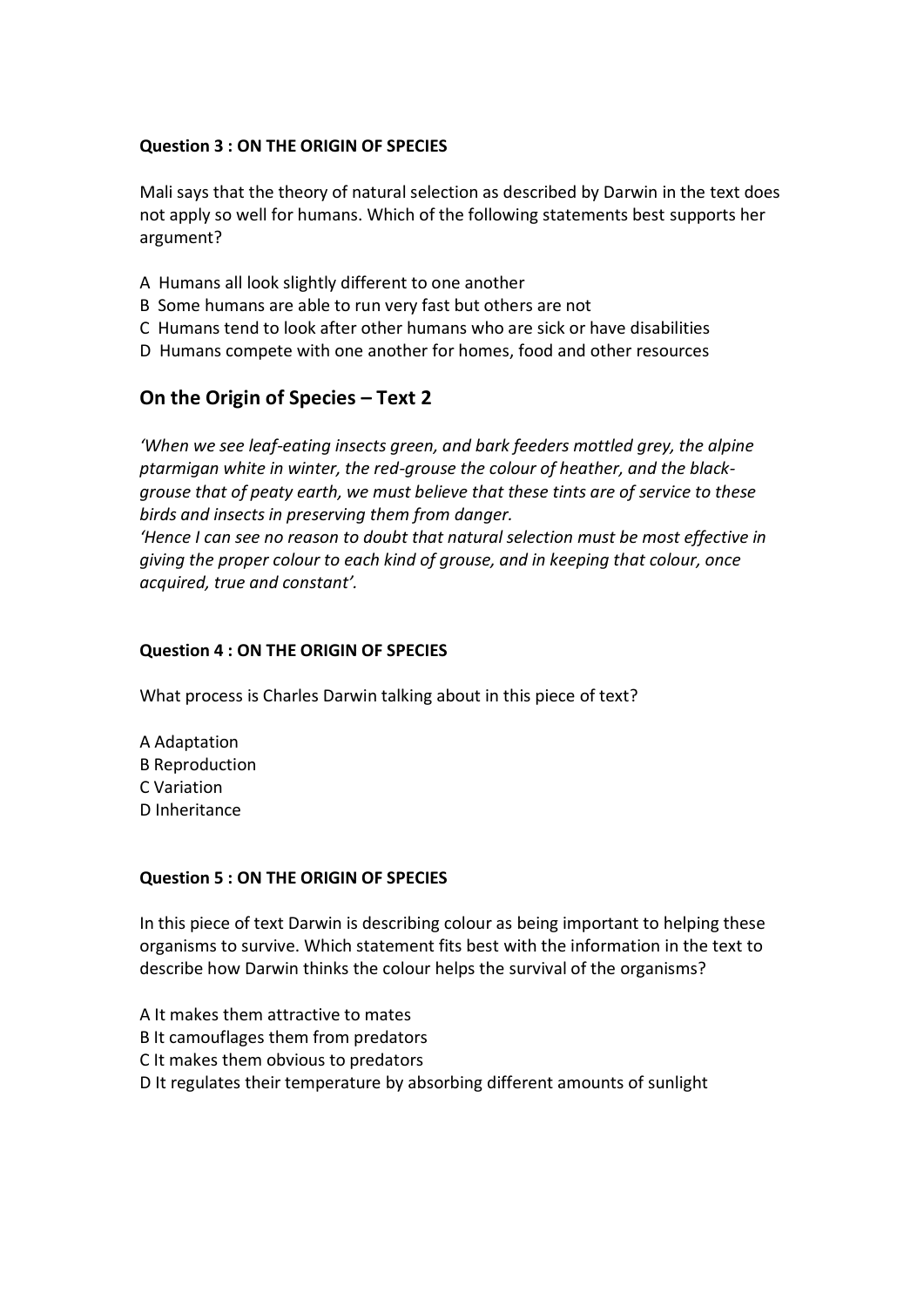# **Question 6 : ON THE ORIGIN OF SPECIES**

What would be the effect on the red grouse if large areas of heather were to be cleared?

\_\_\_\_\_\_\_\_\_\_\_\_\_\_\_\_\_\_\_\_\_\_\_\_\_\_\_\_\_\_\_\_\_\_\_\_\_\_\_\_\_\_\_\_\_\_\_\_\_\_\_\_\_\_\_\_\_\_\_\_\_\_\_\_\_\_\_\_\_ \_\_\_\_\_\_\_\_\_\_\_\_\_\_\_\_\_\_\_\_\_\_\_\_\_\_\_\_\_\_\_\_\_\_\_\_\_\_\_\_\_\_\_\_\_\_\_\_\_\_\_\_\_\_\_\_\_\_\_\_\_\_\_\_\_\_\_\_\_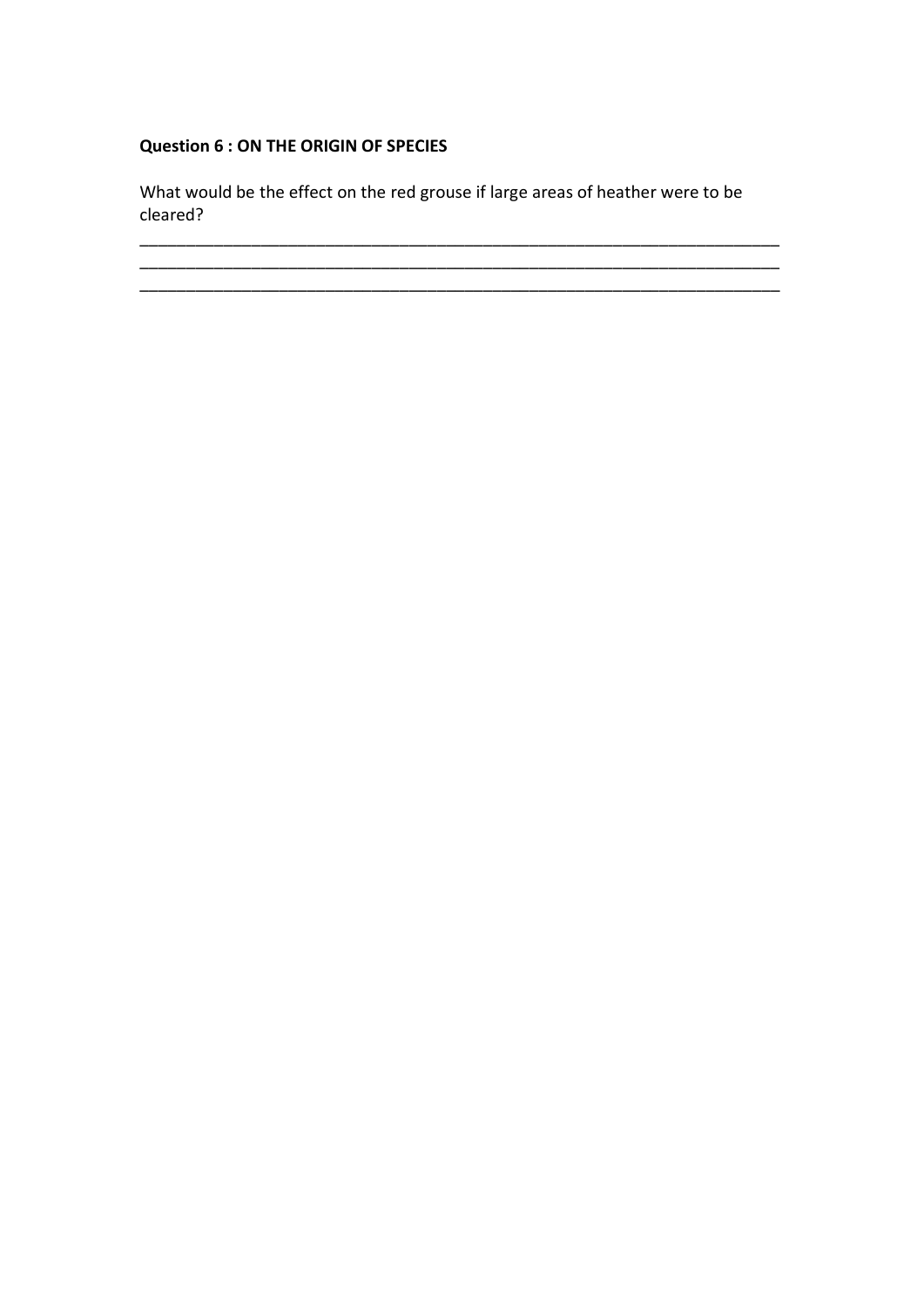#### **SCORING : ON THE ORIGIN OF SPECIES**

**Question 1**

*Full credit* :

A Natural Selection

*No credit :*

Other responses

Missing

#### **Narrative**

Natural selection is the process by which the organisms with the most favourable or advantageous characteristics will go on to survive and breed. The theory of Natural Selection is often linked to the phrase 'Survival of the fittest'. Natural selection says that the organisms which are less well adapted and not able to compete successfully will not go on to survive and breed.

Adaptation is the term used to describe the ways in which an organism is suited to survive in a particular habitat or environment.

Inheritance is the process by which characteristics are passed on from one generation to another via the genes.

Variation is the differences between the organisms within a species or population.

| <b>Framework Categories</b> | 2015 Framework                      |
|-----------------------------|-------------------------------------|
| <b>Knowledge Type</b>       | Knowledge of the content of science |
| Competency                  | Explain phenomena scientifically    |
| Context                     | Natural resources – local           |
|                             | Environmental quality - global      |
| <b>Cognitive demand</b>     | Low                                 |
|                             |                                     |

#### **Question 2**

#### *Full credit :*

Yes, Yes, Yes, No, in that order.

*No credit :*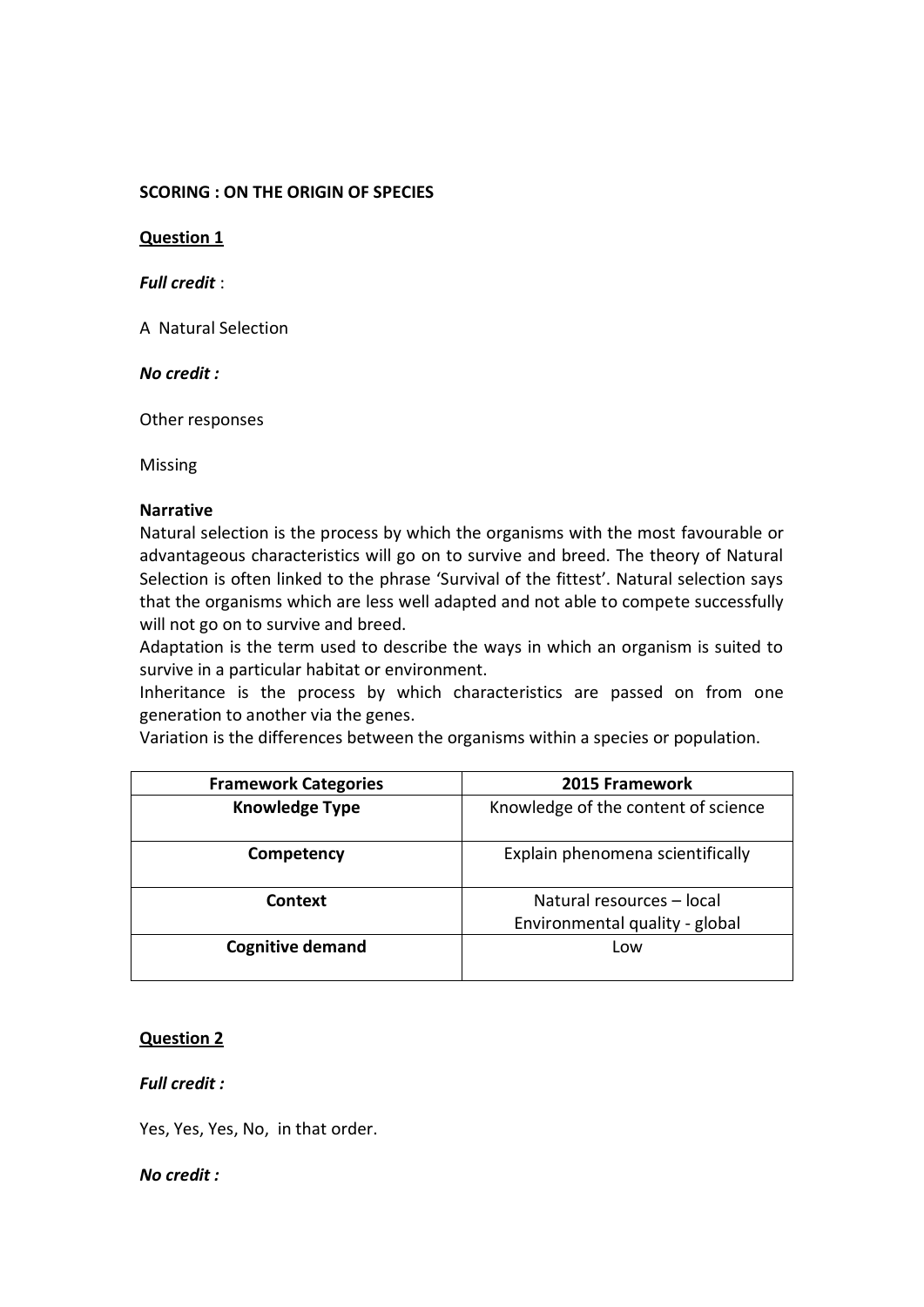#### Other responses

#### Missing

#### **Narrative**

Yes – the lack of evidence would have been a reason to reject Darwin's theory. People would want to see evidence of the process happening before they believed it. Yes – People were much more religious in Darwin's time, and paid more attention to the teachings of the church than perhaps they do now. The theory of creationism was widely accepted in Darwin's time. People may also have been afraid to speak out against the church leaders at that time.

Yes – People were less well educated and many would not have been able to read at the time. There was no radio or television to spread information about Darwin's ideas to a wide audience. People may not have supported Darwin's theory because they did not know about it.

No – The fact that other scientists (such as the Welsh scientist Alfred Russel Wallace) had come up with similar theories should have been a reason for people to support Darwin's theory. People are more likely to believe something if they hear the same information from a number of different sources.

| <b>Framework Categories</b> | 2015 Framework                             |
|-----------------------------|--------------------------------------------|
| <b>Knowledge Type</b>       | Epistemic                                  |
|                             |                                            |
| Competency                  | Interpret data and evidence scientifically |
| Context                     | Natural resources - local                  |
|                             | Environmental quality - global             |
| <b>Cognitive demand</b>     | Medium                                     |
|                             |                                            |

# **Question 3**

#### *Full credit :*

C Humans tend to look after other humans who have injuries or disabilities

*No credit :*

Other responses

Missing

**Narrative**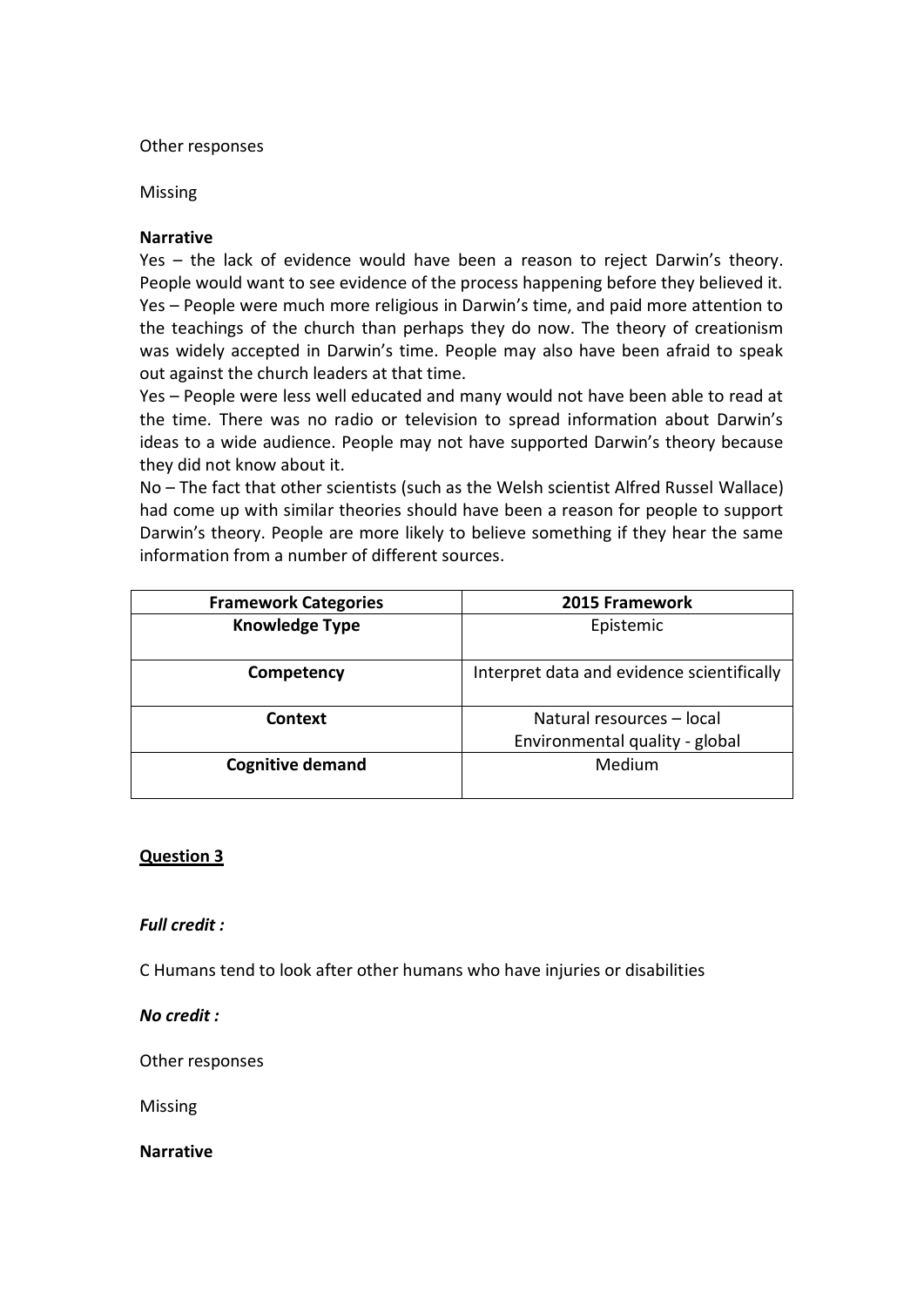A – this is an argument *for* natural selection, as the theory of natural selection is based on variation between organisms

B – this is again an argument *for* natural selection, as this statement refers to a characteristic that could give an advantage over others.

C – this is the best statement to support Mali's argument that natural selection does not occur in humans. In the wild, those who are poorly adapted or have disadvantageous characteristics are not able to compete successfully and do not survive and breed. Humans tend to support those of their kind that have characteristics that could be seen as disadvantageous and help them so they are able to survive and breed. Because of this it could be said that natural selection does not occur in the human population.

D - this is also an argument *for* natural selection, because the theory of natural selection says that those who are able to compete better will be the ones that will survive and breed (survival of the fittest).

| <b>Framework Categories</b> | 2015 Framework                                              |
|-----------------------------|-------------------------------------------------------------|
| <b>Knowledge Type</b>       | Knowledge of the content of science                         |
| Competency                  | Explain phenomena scientifically                            |
| Context                     | Natural resources - local<br>Environmental quality - global |
| <b>Cognitive demand</b>     | Medium                                                      |

#### **Question 4**

*Full credit :* 

A Adaptation

*No credit:* 

Other responses

Missing

#### **Narrative**

A is correct. Darwin is explaining the ways that each of these organisms adapt to their environment in terms of their colour helping to camouflage them from predators.

B - Reproduction is the process by which species are continued – more organisms of that species are produced.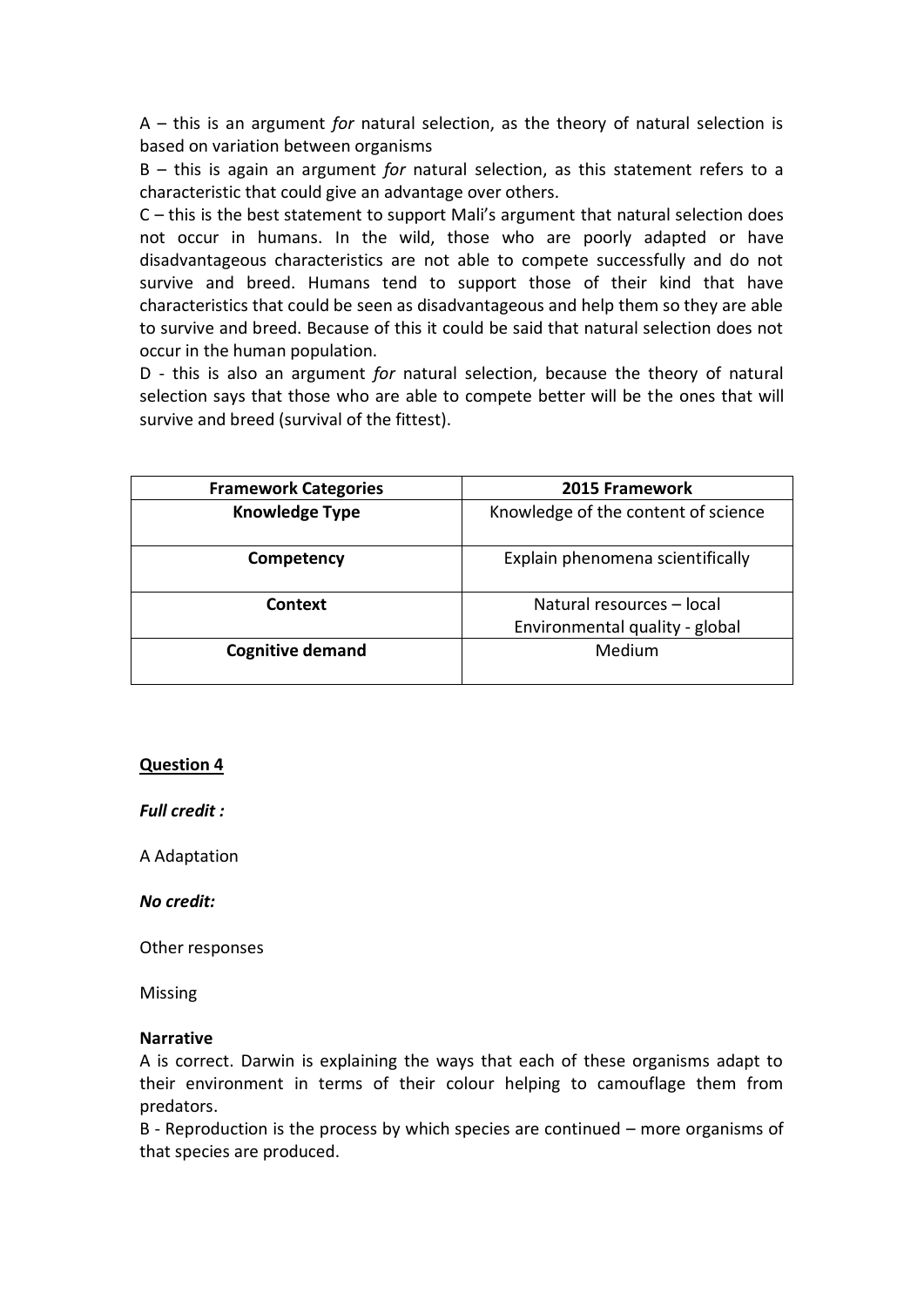C - Variation is the differences in characteristics between the organisms in a population.

D - Inheritance is the process by which characteristics are passed on from one generation to another via the genes.

| <b>Framework Categories</b> | 2015 Framework                      |
|-----------------------------|-------------------------------------|
| <b>Knowledge Type</b>       | Knowledge of the content of science |
| Competency                  | Explain phenomena scientifically    |
| Context                     | Natural resources - local           |
|                             | Environmental quality - global      |
| <b>Cognitive demand</b>     | Low                                 |
|                             |                                     |

#### **Question 5**

#### *Full credit :*

B It camouflages them from predators

#### *No credit :*

Other responses

Missing

#### **Narrative**

A – There is no reference in the text to their colour making them attractive to mates. Darwin is only referring to them being preserved from danger.

B – Darwin says 'we must believe that these tints are of service to these birds and insects in preserving them from danger'. The most likely danger that he is referring to is being eaten by predators. This statement is the best fit – that the colour will help them to hide, or camouflage them, from predators.

C – This statement does not fit with what Darwin says, he says that the tints may preserve them from danger – this statement says the opposite, that the tints make them more likely to be seen by predators.

D – Darwin does not make any reference to temperature regulation in the text. The focus of the text is the way that the tints help to preserve them from danger.

| <b>Framework Categories</b> | 2015 Framework                      |
|-----------------------------|-------------------------------------|
| <b>Knowledge Type</b>       | Knowledge of the content of science |
| Competency                  | Explain phenomena scientifically    |
| Context                     | Natural resources - local           |
|                             | Environmental quality - global      |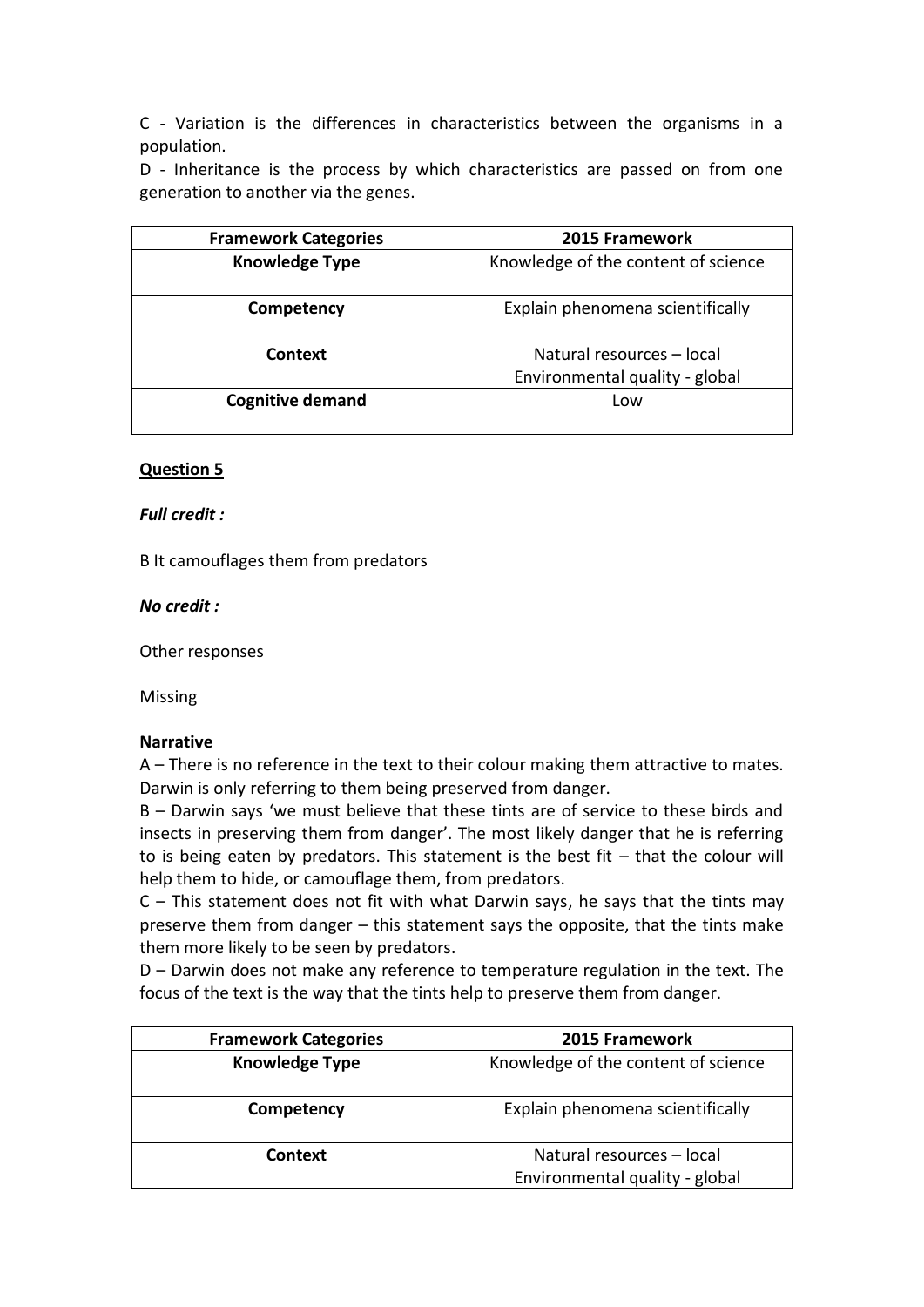| <b>Cognitive demand</b> | Medium |
|-------------------------|--------|
|                         |        |

# **Question 6**

#### *Full credit :*

Numbers would reduce/ go down / decrease / they would die because they would be more obvious to / eaten by predators / could not hide in the heather/ could not be camouflaged by the heather (*both statements must be linked)*

# *Partial credit :*

They would die out Numbers would go down / reduce / decrease They would be more obvious to predators They would get eaten by predators They could not hide in the heather They would not be camouflaged by the heather (these statements not linked)

Numbers would go down because they had no food Numbers would go down because they have nowhere to live / their habitat is gone They would have to find somewhere else to live

#### *No credit:*

Numbers would go up

Missing

#### **Narrative**

The information in the text suggests that the heather is providing camouflage for the red grouse, so if the heather were to be cleared we would likely see the numbers of red grouse decreasing because they are visible to predators and are being eaten. It may also be the case that some of the red grouse will move away from the area to find another area of heather where they can hide from predators. The text does not suggest that the red grouse rely on the heather for food, only that it provides camouflage, so answers which suggest that the numbers will decrease because the red grouse have no food are not correct.

| <b>Framework Categories</b> | <b>2015 Framework</b>               |
|-----------------------------|-------------------------------------|
| <b>Knowledge Type</b>       | Knowledge of the content of science |
| Competency                  | Explain phenomena scientifically    |